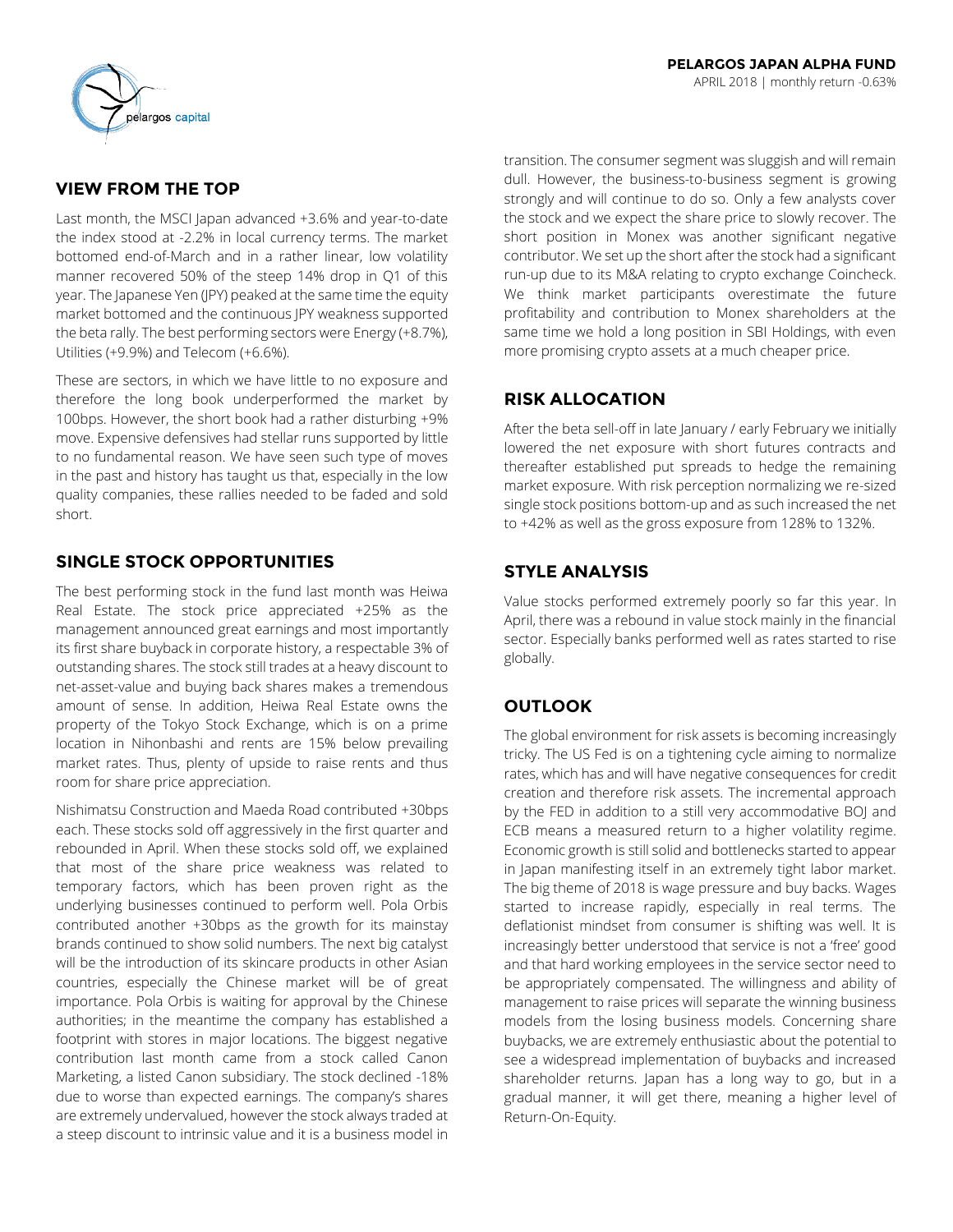

## **PELARGOS JAPAN ALPHA FUND**

APRIL 2018 | monthly return -0.63%

# **FUND CHARTS AND FACTS**



#### TOP 5 GROSS POSITIONS

| Ichigo Group     |
|------------------|
| Toshiba Plant Sy |
| Taihei Dengyo    |
| Shimachu         |
| Sbi Holdings     |
|                  |

#### TOP 5 MOVERS

| Heiwa Real Estat (long) | 0.48% |
|-------------------------|-------|
| Nishimatsu Const (long) | 0.31% |
| Maeda Road Const (long) | 0.30% |
| Pola Orbis (long)       | 0.29% |
| Zuiko (long)            | 0.27% |

#### TOP 5 SHAKERS

| Canon Marketing (long)        | $-0.50%$ |
|-------------------------------|----------|
| Monex Group (short)           | $-0.41%$ |
| Megmilk Snow (short)          | $-0.18%$ |
| Investors Cloud Co Ltd (long) | $-0.17%$ |
| Fanuc Corp (long)             | $-0.16%$ |

#### **FUND FACTOR**

|                        | Long | Short |
|------------------------|------|-------|
| Price to Earnings (PE) | 17.2 | 17.8  |
| EV/EBITDA              | 11.2 | 10.7  |
| Price to Book (PB)     | 1.9  | 3.2   |
| Dividend Yield         | 2.2  | 2.1   |
| EV/IC                  | 13   | フフ    |
| 1 month momentum       | 3 G  | 25    |
| 12-1 month momentum    | 25.5 | 20.2  |

#### **FUND PERFORMANCE\***

| Month to date performance     | $-0.63%$ |
|-------------------------------|----------|
| Year to date performance      | $-3.65%$ |
| Inception to date performance | 54.72%   |
| *based on share class B EUR   |          |

#### **FUND FACTS\***

| Fund size in min EUR | 98.46        |
|----------------------|--------------|
| Fund size in mln USD | 103.38       |
| Firm size in min EUR | 235.78       |
| Firm size in mln USD | <b>78487</b> |

### **RISK STATISTICS**

| Net Exposure                              | 47%     |
|-------------------------------------------|---------|
| Gross Exposure                            | 131%    |
| Volatility (ex-ante; 3 months daily data) | 5.5%    |
| Beta (ex-ante)                            | 0.29    |
| Sharpe Ratio                              | 0.66    |
| Sortino Ratio                             | 1.26    |
| Sterling Ratio                            | 0.54    |
| Max Drawdown (monthly)                    | $-8.4%$ |
| Annualized Return                         | 4.5%    |

# SECTOR EXPOSURES (IN PERCENT)

|                            | ξ  | ğ    | $\frac{\ddot{v}}{Z}$ | ğ              |
|----------------------------|----|------|----------------------|----------------|
| Consumer Discretionary     | 13 | -8   | $\sqrt{5}$           | 21             |
| Consumer Staples           | 7  | -6   | 1                    | 13             |
| Energy                     | 0  | $-1$ | $-1$                 | 1              |
| Financials                 | 4  | $-1$ | 3                    | 5              |
| Health Care                | O  | $-2$ | $-2$                 | $\overline{2}$ |
| Industrials                | 77 | -8   | 20                   | 35             |
| Information Technology     |    | $-4$ | 3                    | 12             |
| Materials                  | 3  | -3   | O                    |                |
| Real Estate                | 22 | $-8$ | 15                   | 30             |
| Telecommunication Services |    | $-1$ | $-1$                 |                |

 $\overline{2}$ 

## **GENERAL STATISTICS**

| % Return long book    | 2.64% |
|-----------------------|-------|
| % Return short book   | 9.33% |
| # Long stocks         | 55    |
| # Short stocks        | 13    |
| % Long stocks 1       | 62%   |
| % Short stocks [      | 23%   |
| # Up days / Down days | 8/12  |
| Turnover as % NAV     | 41%   |
|                       |       |





|                | Year | lan      | Feb      | Mar      | Apr      | May      | Jun      | Jul      | Aug      | Sep        | Oct      | <b>Nov</b> | <b>Dec</b> | <b>YTD</b> | <b>ITD</b> |
|----------------|------|----------|----------|----------|----------|----------|----------|----------|----------|------------|----------|------------|------------|------------|------------|
| 틦              | 2018 | $-0.26%$ | $-1.77%$ | $-1.03%$ | $-0.63%$ |          |          |          |          |            |          |            |            | $-3.65%$   | 54.72%     |
|                | 2017 | 0.56%    | $-0.92%$ | $-1.63%$ | $-0.57%$ | 0.23%    | 32%      | .18%     | 0.46%    | 0.99%      | 1.25%    | 0.20%      | 0.14%      | 3.22%      | 60.59%     |
| <b>CLASS B</b> | 2016 | 1.27%    | 0.92%    | 1.18%    | $-0.16%$ | $-1.08%$ | $-4.33%$ | 2.12%    | $-1.05%$ | $-0.29%$   | 2.38%    | 0.88%      | 0.39%      | 2.07%      | 55.58%     |
|                | 2015 | $-1.24%$ | 4.89%    | $-0.27%$ | 3.25%    | 2.57%    | $-1.67%$ | $-2.94%$ | $-3.01%$ | 2.46%      | 1.88%    | 2.06%      | $-1.42%$   | 6.36%      | 52.42%     |
| PERFORMANCE:   | 2014 | $-3.16%$ | $-0.60%$ | $-0.56%$ | $-0.99%$ | $-2.24%$ | 1.44%    | 0.23%    | $-0.60%$ | 2.06%      | $-1.89%$ | $-1.24%$   | 0.96%      | $-6.52%$   | 43.31%     |
|                | 2013 | 5.35%    | $-0.58%$ | 6.98%    | 6.48%    | $-1.07%$ | $-0.78%$ | 0.31%    | $-0.92%$ | 1.18%      | $-0.80%$ | 1.46%      | 1.73%      | 20.57%     | 53.31%     |
|                | 2012 | $-1.38%$ | 3.81%    | 1.35%    | $-1.21%$ | $-3.83%$ | 1.76%    | 0.84%    | 0.93%    | 1.32%      | 0.58%    | 2.50%      | 4.06%      | 10.95%     | 27.15%     |
|                | 2011 | 0.93%    | $-0.03%$ | $-1.55%$ | 0.14%    | $-0.14%$ | 0.42%    | 0.03%    | $-3.63%$ | 0.69%      | $-0.38%$ | $-2.60%$   | .68%       | $-4.48%$   | 14.60%     |
|                | 2010 | 0.73%    | $-0.23%$ | 3.52%    | 3.39%    | $-2.83%$ | $-1.31%$ | 1.23%    | $-0.37%$ | 0.91%      | 1.13%    | 1.40%      | 1.89%      | 9.67%      | 19.97%     |
| Ë              | 2009 | 2.07%    | 1.67%    | $-0.73%$ | $-0.67%$ | 1.34%    | 1.13%    | $-1.93%$ | 2.24%    | .68%<br>-1 | $-0.39%$ | $-2.99%$   | 2.84%      | 2.75%      | 9.39%      |
|                | 2008 |          |          |          |          |          |          | 0.96%    | $-1.35%$ | 1.40%      | 3.44%    | 0.52%      | 1.39%      | 6.46%      | 6.46%      |